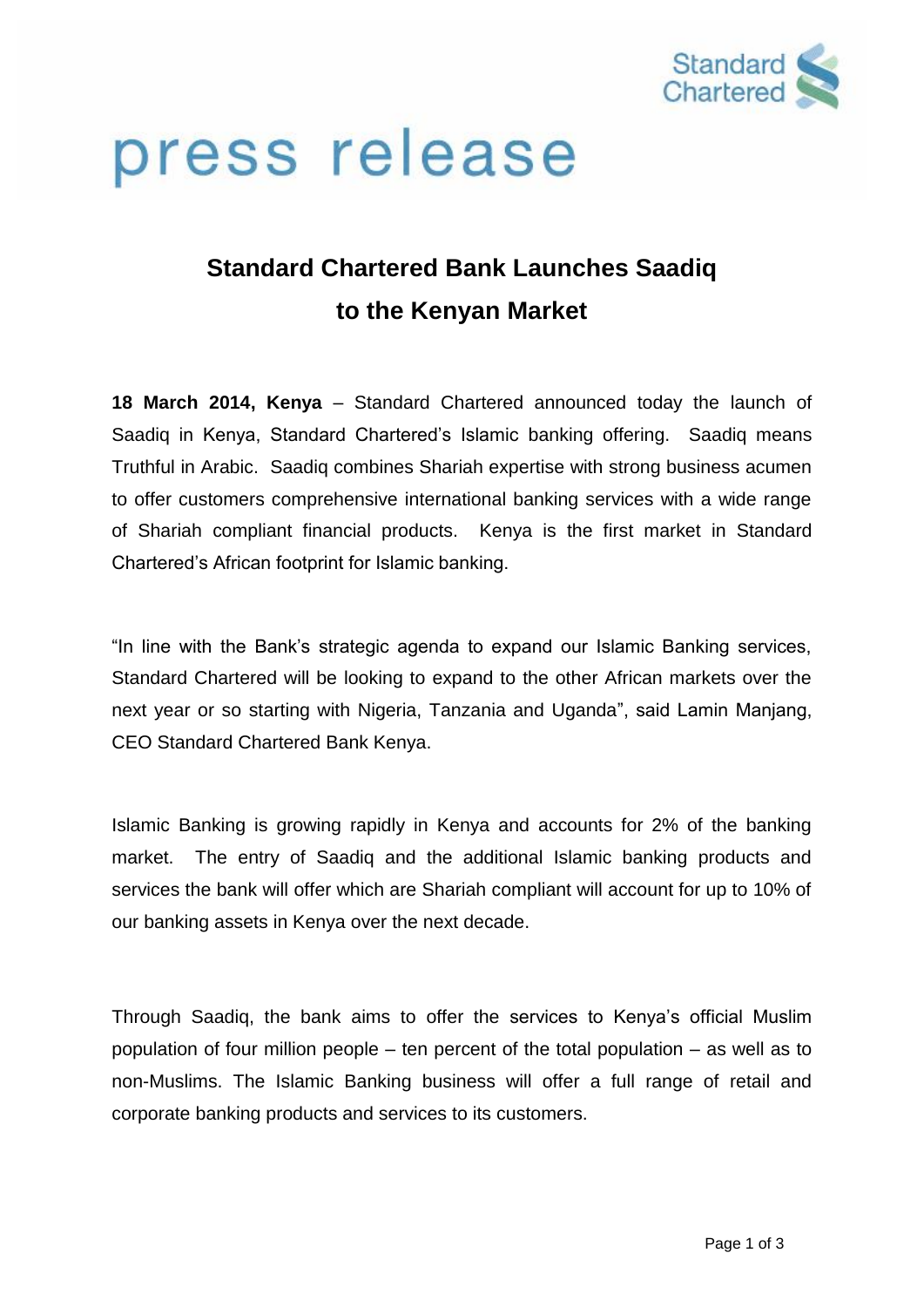In response to the growth of Islamic Banking, Central Bank of Kenya has developed and is offering a Regional Certificate in Islamic Banking Certificate programme aimed at developing human capital in participatory/Islamic banking in the Common Market for Eastern and Southern Africa (Comesa) region. The course is structured to provide an introduction to basic Islamic principles governing financial transactions in order to establish a good foundation for the understanding of key operations in participatory/Islamic Banking.

"It is no secret that Islamic banking is growing rapidly in Kenya even though the Kenya's first Islamic banking licenses were granted just five years ago. We are seeing more commercial banks open their doors to Islamic Banking products in a bid to satisfy a growing demand in the market", added Lamin.

- *Ends-*

## **For further information please contact:**

Emily Kaiga Head, Brand and Corporate Communications Standard Chartered Bank, Kenya Tel: +254 20 329 1042 E-mail: [Emily.Kaiga@sc.com](mailto:Emily.Kaiga@sc.com) 

### **Note to Editors:**

### **Standard Chartered Bank in Kenya**

Standard Chartered Bank Kenya Limited was established in 1911 with the first branch opened in Mombasa Treasury Square.

Today, 102 years later, Standard Chartered Bank is one of the leading Banks in Kenya, with an excellent franchise. It has a total of 34 branches spread across the country, 97 automated teller machines (ATMs) and 1,900 employees.

Standard Chartered Bank Kenya Limited has local shareholding of about 25%, comprising about 32,000 shareholders. It is a publicly quoted company on the Nairobi Securities Exchange since 1989.